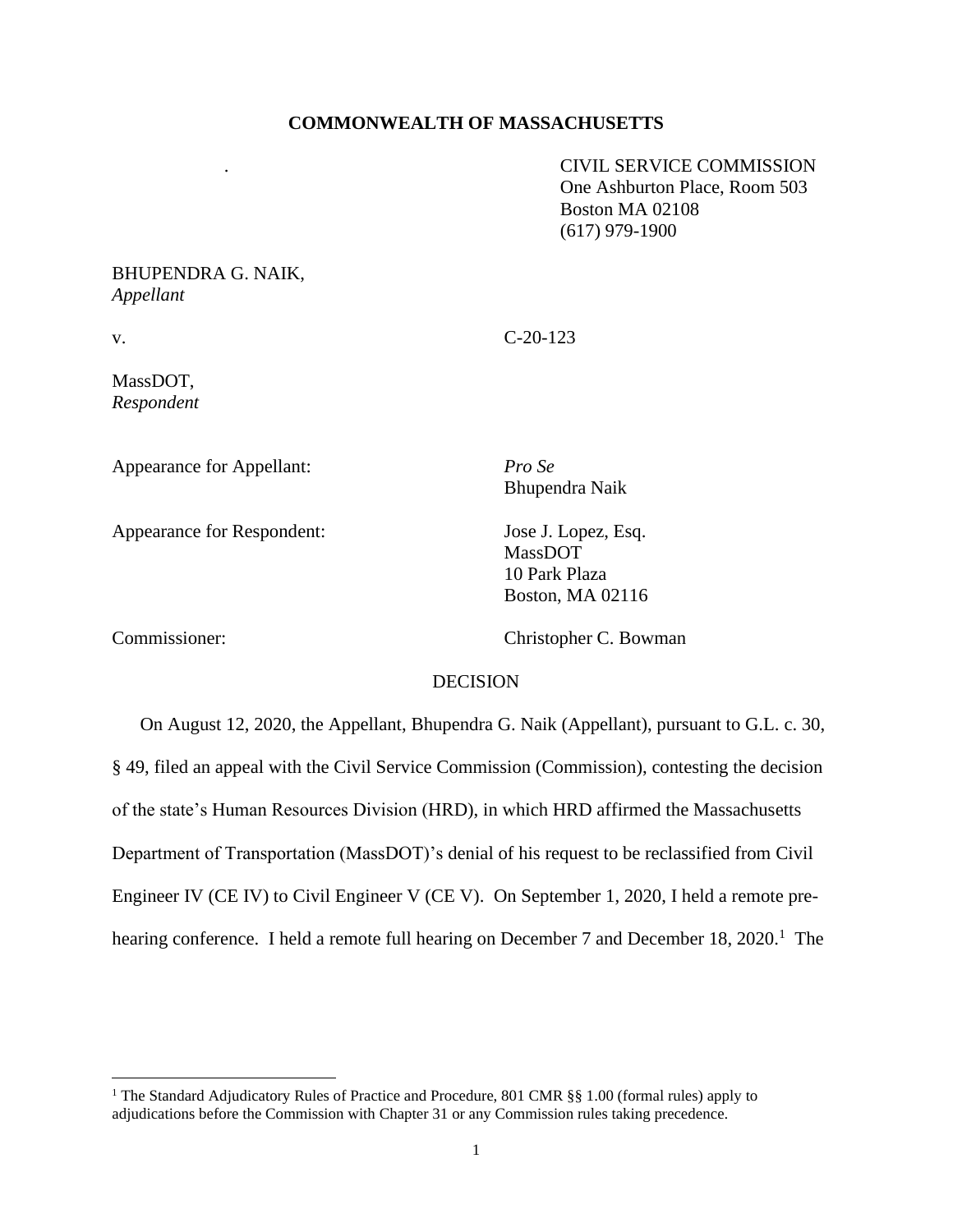hearing was recorded via Webex and both parties were provided with a link to the audio / video recording of the hearing.<sup>2</sup> For the reasons set forth below, the appeal is denied.

### **FINDINGS OF FACT:**

Ten (10) Appellant Exhibits (Exhibits 1-10) and twenty-five (25) MassDOT Exhibits (Exhibits 11-36) were entered into evidence at the hearing. Based on these exhibits, the testimony of the following witnesses:

## *Called by the Appellant*:

Bhupendra G. Naik, Appellant

#### *Called by MassDOT*:

- Amy R. Lynch, Manager, Classification and Compensation, MassDOT
- James Danila, State Traffic Engineer, MassDOT Highway Division
- Neil Boudreau, Assistant Administrator for Traffic and Safety, MassDOT Highway Division and taking administrative notice of all matters filed in the case; and pertinent rules, statutes, regulations, case law, policies, and reasonable inferences from the credible evidence; a preponderance of credible evidence establishes the following facts:
- 1. The Appellant is employed with MassDOT in its Highway Division, Traffic and Safety Engineering Section, Contract Management Unit and is classified as a Civil Engineer IV (CE IV). His functional title is Traffic Engineering Contract/Project Manager. His unit is located at MassDOT's headquarters in Boston. (Testimony of Appellant; Exhibits 1, 21)
- 2. The Appellant holds a B.S. degree in Civil Engineering from South Gujarat University, India; a TEC Higher Certificate in Civil/Structural Engineering from Nottingham Polytechnic, United Kingdom; and an Engineer-in-Training (EIT) Certificate from the Massachusetts

<sup>&</sup>lt;sup>2</sup> In the event of a judicial appeal, the appealing party would be responsible for using the recording to have a transcript prepared.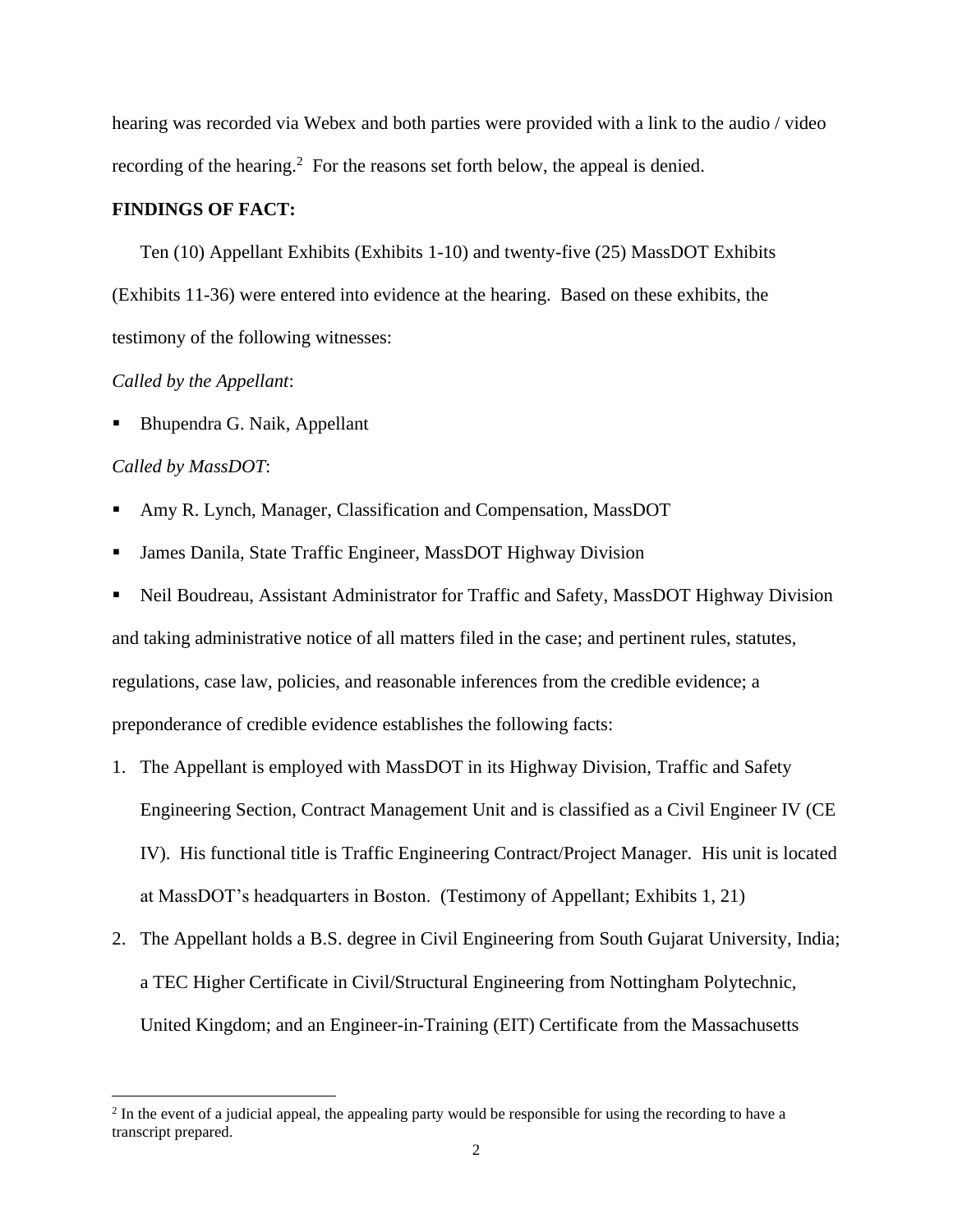Board of Registration of Professional Engineers. (Exhibit 1; Testimony of Appellant; Stipulation)

- 3. Prior to joining MassDOT, the Appellant held positions in India as a structural/civil engineer, a civil engineer, and a project engineer. (Testimony of Appellant; Exhibit 1)
- 4. The Appellant began work at MassDOT as a Civil Engineer I (CE I) on June 30, 1985. He was assigned to MassDOT's District 4 in Arlington, where he worked on bridge maintenance and resurfacing projects, including supervision and inspection, contract preparation, preparation of bridge deck design drawings, and survey layout and leveling. (Exhibit 1; Testimony of Appellant)
- 5. In 1992, the Appellant was promoted to Civil Engineer III (CE III), assigned to the Traffic and Safety Engineering Section in Boston. (Stipulation; Testimony of Appellant)
- 6. The Appellant filed his first classification appeal in 1998, seeking classification as a CE IV. While his appeal was pending at the Civil Service Commission, MassDOT agreed to classify him as a CE IV. He has been classified as a CE IV since 1998. (Stipulation; Testimony of Appellant)
- 7. In 2005, the Appellant became a **contract manager** with the Traffic Signal/Project Management Unit, still within the Traffic and Safety Engineering Section. At that time, the Section functioned as project manager for traffic signal design projects. The Appellant prepared and administered consultant design service contracts, and also performed some project management duties. He provided functional supervision in the manager's absence, coordinated and conducted reviews of signs and pavement markings, acted as expeditor for certain projects, coordinated the supplemental signing program, and served on an approved equipment committee. As of 2005, the Appellant was only managing one or two contracts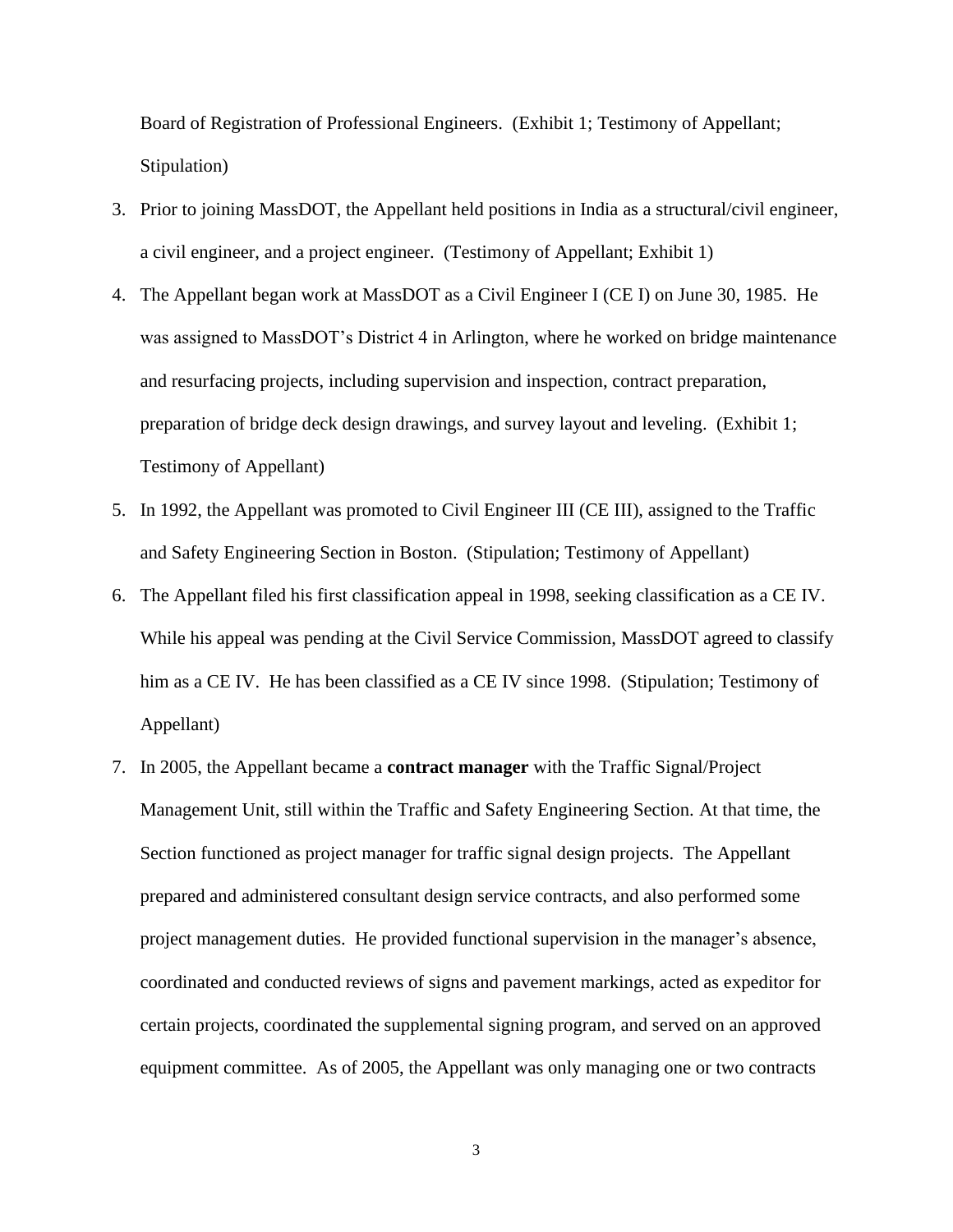because his other duties occupied a large portion of his time. In particular, the Appellant had extensive duties for traffic signal projects. (Exhibit 18, Testimony of Appellant, Boudreau)

- 8. From 2005 until 2020, the Appellant's duties changed. The project management function for traffic signal design was moved to the Project Management Section, so the Appellant no longer had significant duties related to the traffic signal program. Additionally, responsibility for handling all finances relating to the supplemental signing program, in which entities offering services such as gas, food, or lodging pay to have their logos placed on highway signs, was moved to the MassDOT Office of Real Estate. Although the Traffic and Safety Engineering Section continued to track information concerning logo signage, the Appellant's duties relating to this program were significantly reduced. (Testimony of Appellant, Boudreau)
- 9. With the reduction of the Appellant's other duties, his **contract management** duties were increased. From having just one or two contracts to manage, the Appellant began managing between five and seven consultant design service contracts. The Appellant also was assigned to work with the Mass. Highway Districts to prepare and expedite three types of maintenance contracts for the Mass. Highway Districts: guide sign maintenance, pavement marking, and traffic management. Additionally, when consultant contracts were assigned to other engineers within the Traffic and Safety Engineering Section, the Appellant was asked to help them learn to initiate and manage contracts. He also continued to coordinate the logo sign policy. (Testimony of Appellant, Boudreau, Danila; Exhibits 19, 21)
- 10. Consultant design service contracts are used by the Traffic and Safety Engineering Section for design work in areas such as highway lighting, highway signage, pavement marking, and traffic management. When a new consultant contract is needed, section managers and District engineers create a scope of work document and submit it to the MassDOT Highway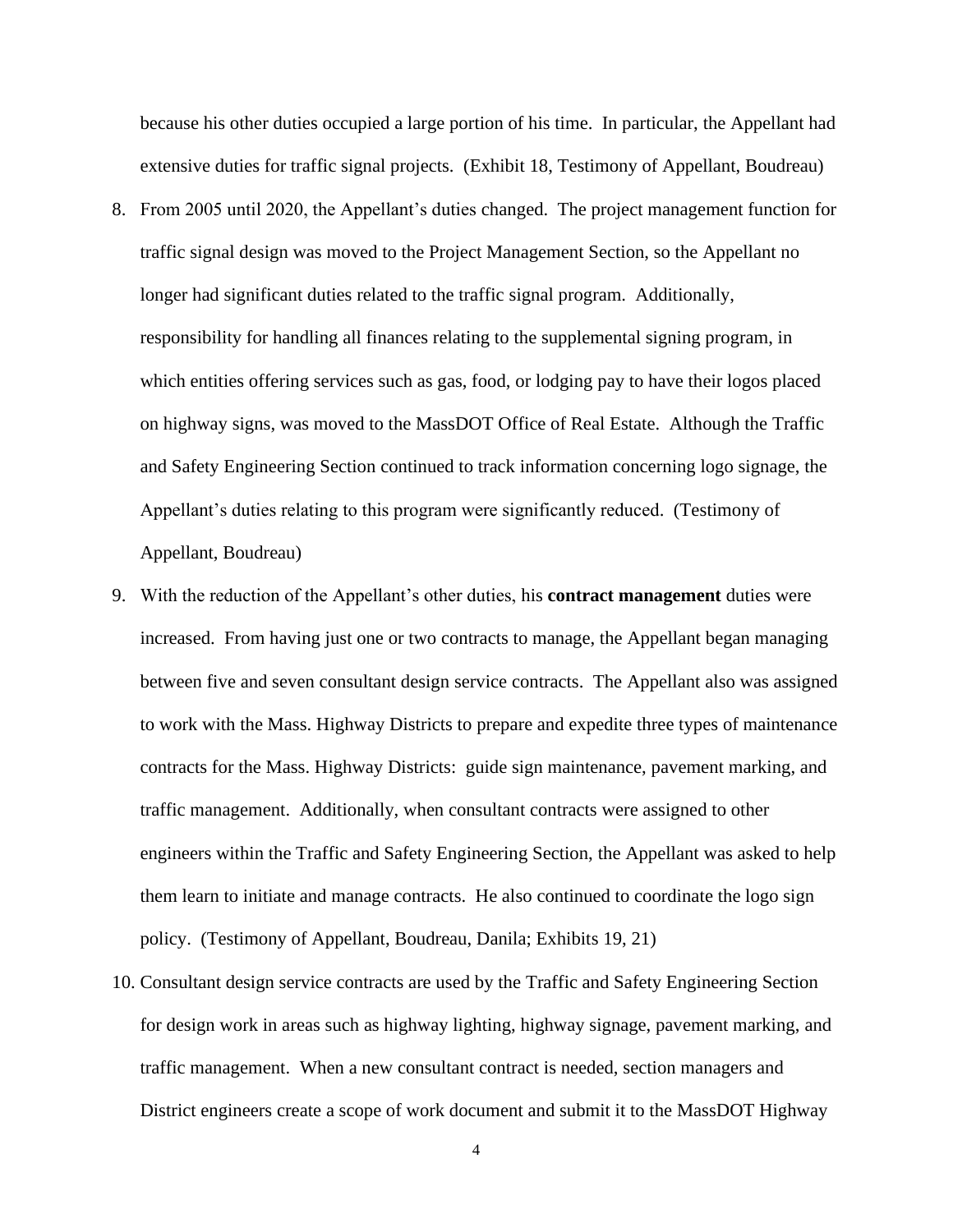Division Architects and Engineers (A&E) Review Board. The A&E Board selects a consultant and notifies the section manager, in this case Assistant Administrator for Traffic and Safety Neil Boudreau. Mr. Boudreau then asks a contract manager, such as the Appellant, to initiate and manage the contract. (Testimony of Appellant, Boudreau, Danila)

- 11. To initiate a new consultant contract, the Appellant compiles documents that may reach nearly 200 pages, many of which are created on templates by the consultant or the Appellant. These attachments include the scope of services and copies of the documentation from the A&E Board approval process; information from the consultant such as accounting certificates, previous work for the Commonwealth or other customers, anticipated costs including person-hours, percentage sought for overhead; and a large amount of financial documentation and forms. (Testimony of Appellant, Boudreau, Danila; Exhibits 3-9)
- 12. Preparation of the contract attachments requires the Appellant to communicate with the vendor, to send financial material from the vendor to the Audit department for selection of the overhead rate, and to obtain signatures on documents and forms from both the vendor and the section manager. The Appellant also reviews the narrative provided by the consultant. (Testimony of Appellant, Boudreau, Danila; Exhibits 3-9)
- 13. Once the contract documentation is complete, the Appellant signs as contract manager and the section manager signs to indicate his approval of the contract and attachments. The contract package is then sent to the Chief Engineer and the MassDOT Capital Budget Department for approval. After it is approved, the contract is returned to the project manager, who notifies the consultant. (Testimony of Appellant, Boudreau, Danila; Exhibits 3-9)
- 14. Task assignments within each project design consultant contract are negotiated by the section or project manager. When a specific task is needed within the approved consultant contract,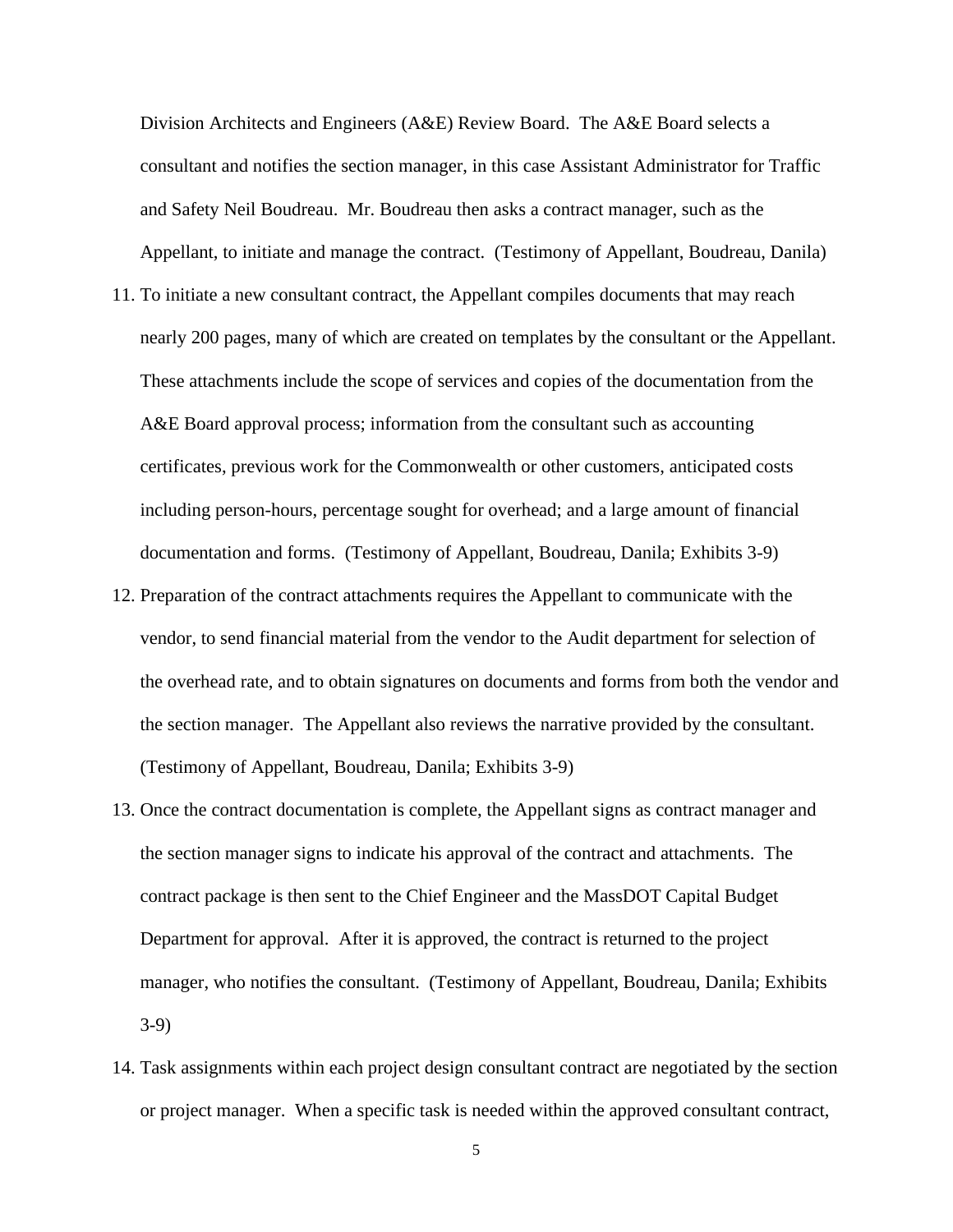such as designing lighting along a defined section of highway, the manager will develop a scope of services and agree with the consultant as to the person hours and costs. Once the assignment is approved, the Appellant enters the assignment details into a spreadsheet. (Testimony of Appellant, Boudreau; Exhibit 2)

- 15. The Appellant then assumes duties for monitoring of the contract budget. Monthly invoices are sent under each contract, and the Appellant checks the overhead and hourly rate against the contract. If he sees a discrepancy, he notifies an accountant in the Project Management Unit, who will authorize him to contact the vendor for a correction. Once the invoice is approved for payment by accounting and the section manager, the Appellant enters the figures for the invoice, separated by task assignment, into the project tracking spreadsheet. He then checks to see that the contract and assignments remain within budget. (Testimony of Appellant, Boudreau; Exhibits 2, 8)
- 16. Management of consultant contracts also requires the Appellant to assist with various types of contract modifications, such as the need to extend a contract or reallocate funds. When a consultant requests a contract modification, the Appellant will be assigned to compile the forms and paperwork for approval of the amendment, including financial documents. Once approved, he enters the details into the spreadsheet. (Testimony of Appellant, Boudreau; Exhibits 3, 7)
- 17. The Appellant also spends time assisting four engineers who have been asked to initiate and manage consultant design service contracts for work within their units. He acts as a resource for these employees who have been assigned by Assistant Administrator for Traffic and Safety Neil Boudreau to learn contract management in order to ensure wider knowledge relating to the paperwork and financial aspects of consultant contracts. (Testimony of Appellant, Boudreau, Danila; Exhibits 13, 19, 21)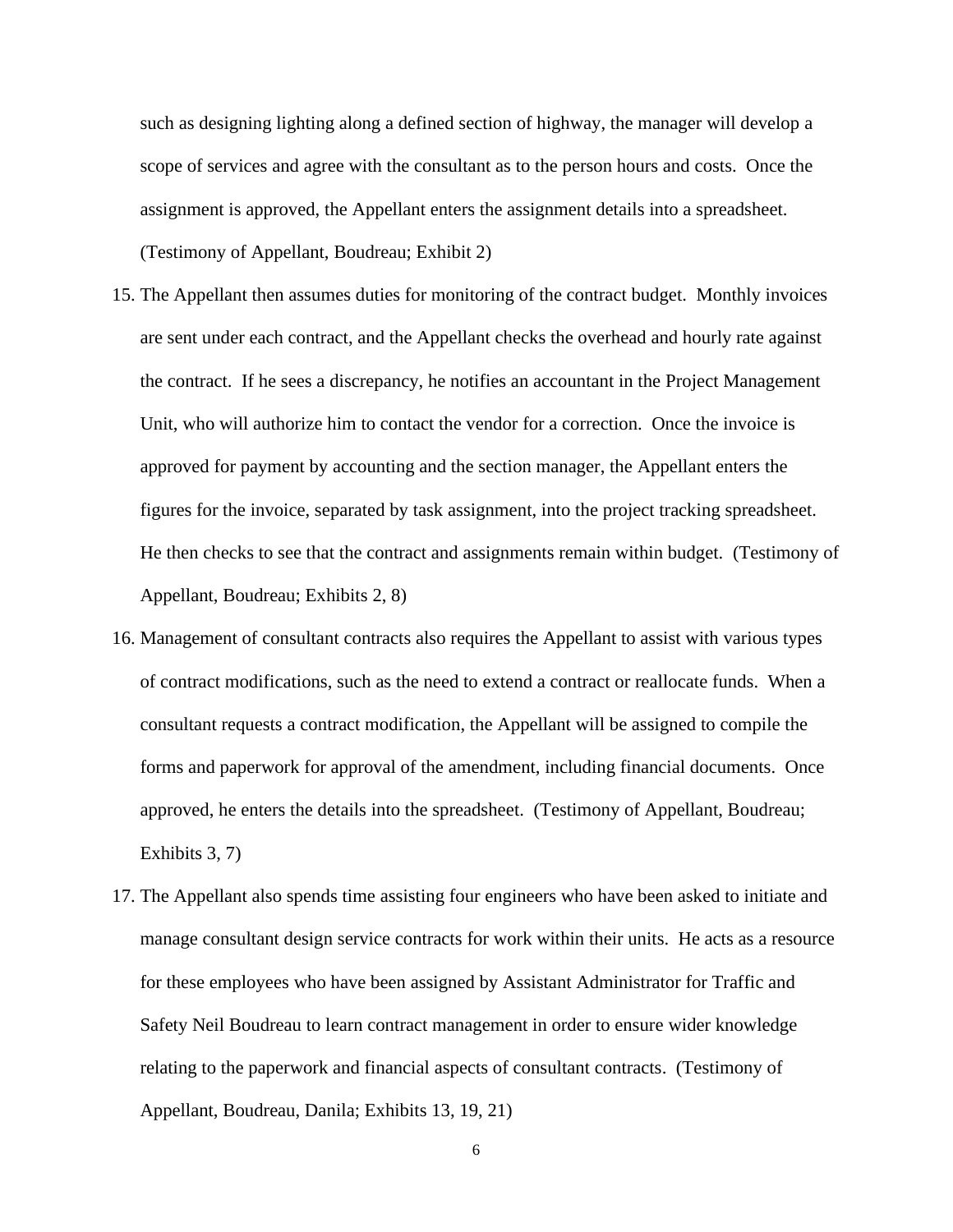- 18. Although the Appellant provides valuable assistance to the other engineers who are managing contracts, he does not act as their direct supervisor or provide any input into their EPRS performance evaluations. The Appellant has no employees who directly report to him. He is directly supervised by Assistant State Traffic Engineer Lisa Schletzbaum. His contract management duties are assigned by Assistant Administrator for Traffic and Safety Neil Boudreau, and all his contract documents are approved and signed by Mr. Boudreau before being sent for final approval. (Testimony of Boudreau, Appellant; Exhibit 10)
- 19. The six Mass. Highway Districts utilize five different types of maintenance contracts, three of which are facilitated by the Appellant: sign maintenance, pavement marking, and traffic management. Each maintenance contract covers a two-year period, so at any given time the Appellant is managing eighteen maintenance contracts. (Testimony of Boudreau, Appellant, Danila; Exhibits 13, 19, 22)
- 20. The District maintenance contracts are initially prepared by the District engineers. They develop the scope and specifications, such as material types and estimated costs, and send the contract package to the Traffic and Safety Engineering Section. The Appellant enters the information into Project Info, a content management system or CMS. The package is then sent to the Construction Contracts Section for advertisement. After bids come back from contractors, the Appellant reviews the bids and corresponds with the District, noting any discrepancies. The District engineers then make the decision as to whether to accept a bid or go to a re-bid process. Once a bid is accepted, the Appellant prepares the award documents. (Testimony of Boudreau, Appellant, Danila; Exhibits 1, 14, 19, 22)
- 21. In order to standardize the maintenance contracts among the six Districts, the Appellant has been assigned to assist in the creation of templates to streamline the process for review of maintenance contracts. (Testimony of Appellant, Boudreau; Exhibit 22)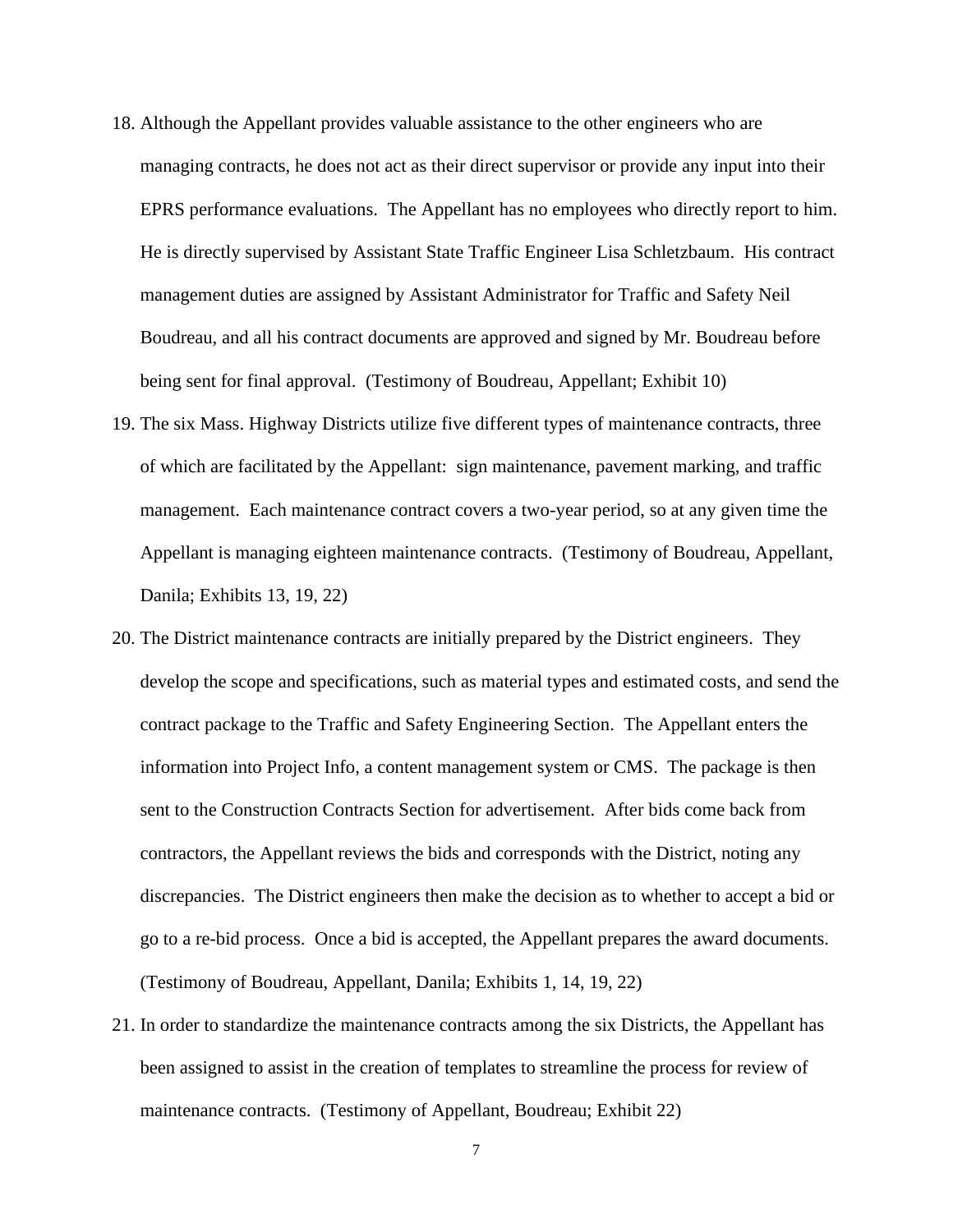- 22. The Appellant works hard to keep current in expediting and tracking contract documents, so that invoice and other errors can be identified early and maintenance contracts sent to advertising in a timely manner. (Testimony of Appellant, Exhibit 13)
- 23. The Appellant's supervisors describe him as a valued and hard-working employee, who has mastered the financial side of contract management. They praised his patience in showing his peers how to prepare and track contracts, and in his 2019 EPRS employee performance review they thanked him for doing a "great job." They noted, however, that his current duties managing the financial aspect of contracts did not require a civil engineering degree, although his knowledge of engineering was a useful background. (Testimony of Boudreau, Danila; Exhibits 1, 14, 21, 35, 36)
- 24. On November 18, 2019, the Appellant filed a Classification Appeal with the MassDOT Human Resources Division, Classification and Compensation Unit, claiming that he was misclassified as a Civil Engineer IV and was performing the duties of a Civil Engineer V. He filed an Appeal Form and an Interview Guide. (Exhibits 12, 13)
- 25. An audit was conducted by MassDOT Personnel Analyst Pamela Deal, including an interview and review of the Appellant's interview guide, manager's questionnaire, emails submitted by Mr. Boudreau, and the Appellant's Form 30 job description, EPRS, classification specification, and organizational chart. (Exhibits 13, 14, 15)
- 26. On June 5, 2020, Amy Lynch, Manager of Classification and Compensation for MassDOT Human Resources, wrote to the Appellant that a preliminary recommendation had been made to deny his appeal. The letter provided the Appellant with the right to submit a written rebuttal. (Exhibit 16)
- 27. On June 17, 2020, the Appellant provided Ms. Lynch with a rebuttal letter. He stated that he believed his duties fell more closely within Civil Engineer V and noted that the classification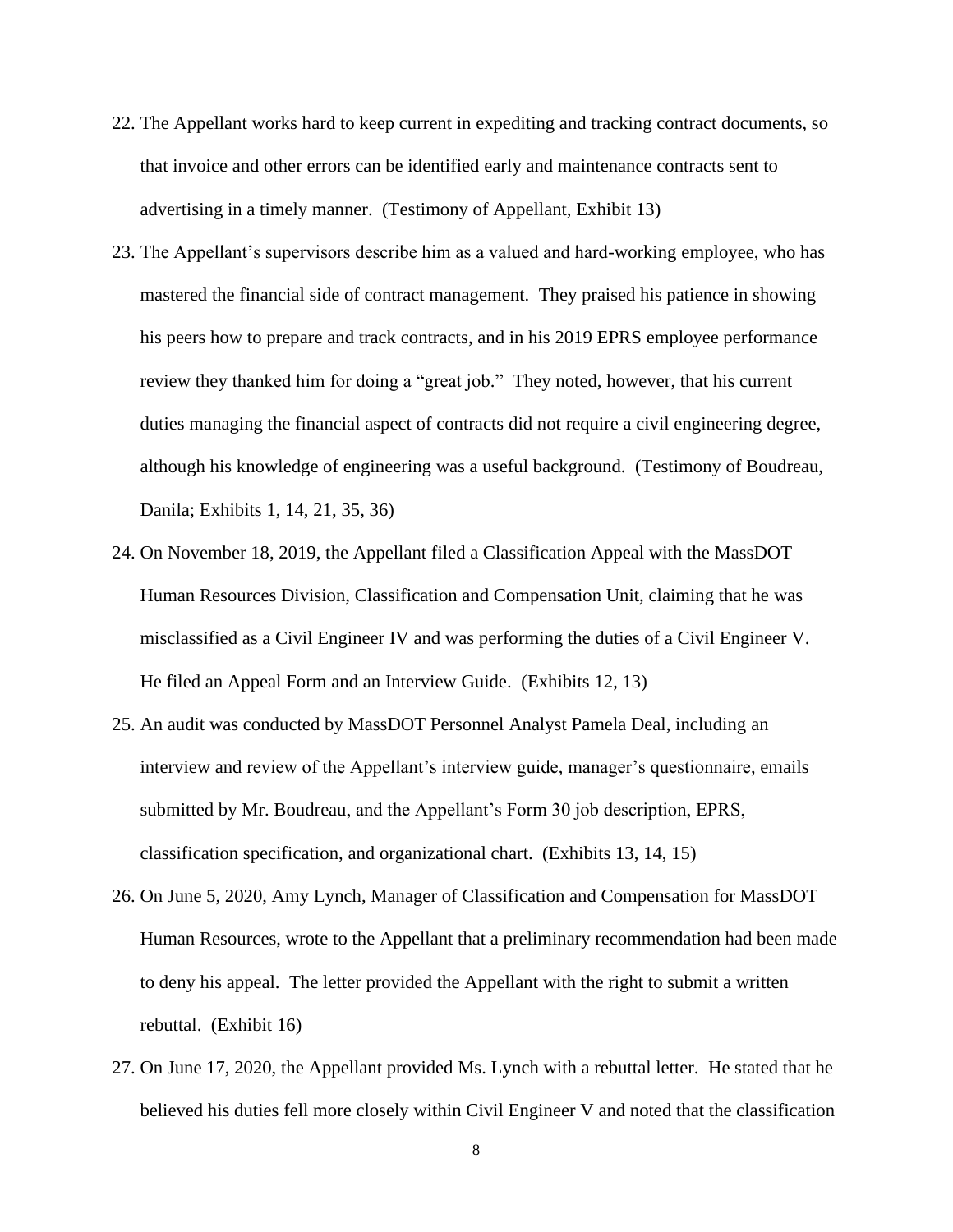descriptions for Civil Engineer IV and Civil Engineer V were out of date. He also submitted a description of a 2018 internal posting for a contract manager position within the Bridge Project Management section for a Civil Engineer V. (Exhibits 17, 22)

- 28. On July 16, 2020, Ms. Lynch wrote to the Appellant to notify him that MassDOT had denied his appeal to be reclassified from CE IV to CE V. She informed the Appellant of his right to appeal to Commonwealth's Human Resources Division (HRD). Also on July 16, 2020, the Appellant filed his appeal to HRD. (Exhibits 20, 23)
- 29. On July 27, 2020, Alexandra McInnis, Senior Personnel Analyst in HRD's Classification and Compensation Unit, wrote to notify the Appellant that his appeal had been denied by HRD because his duties did not warrant reallocation of his position. Ms. McInnis provided the Appellant with appeal rights and instructions. (Exhibit 23)
- 30. On August 12, 2020, the Appellant appealed HRD's decision to the Civil Service Commission. (Exhibit 26)
- 31. The duties of a Civil Engineer V are set out in Exhibit 24, the Classification Specification for the Civil Engineer series. (Exhibit 24)
- 32. The series Summary describes the function of a Civil Engineer as follows:

Incumbents of positions in this series prepare or review plans, designs, specifications and cost estimates for engineering projects, prepare and/or review reports, studies and analytical data; perform calculations relating to engineering problems, perform engineering studies; inspect construction and/or maintenance work, and perform related work as required. The basic purpose of this work is to perform professional engineering duties in such areas as highways, bridges, buildings and facilities, all in accordance with sound engineering principles, applicable laws, regulations and standards.

(Exhibit 24)

33. The CE Classification Specification lists the following under "Examples of duties common to

all levels of the Civil Engineer series":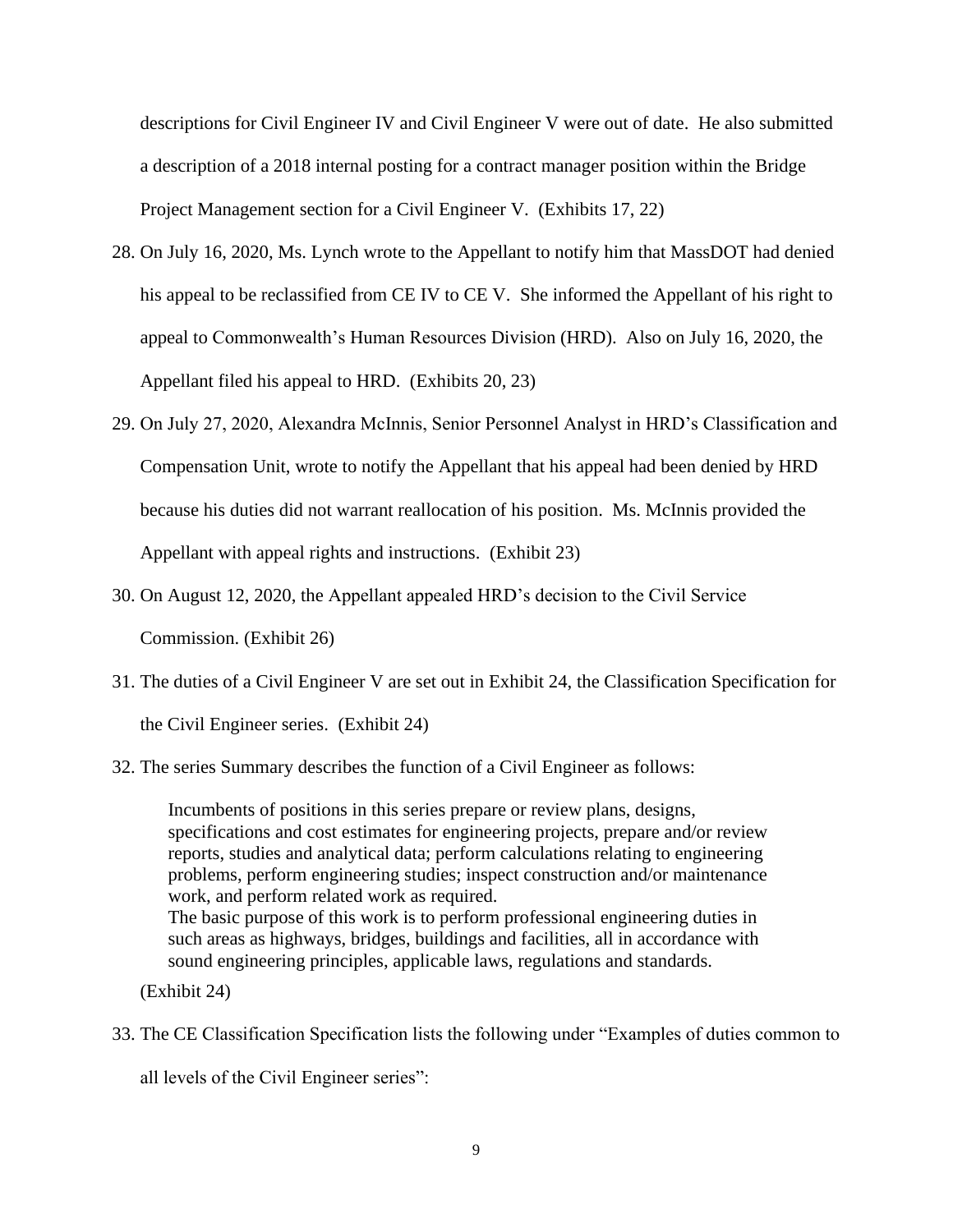- 1. Prepares technical specifications or provides engineering data for technical specifications for civil engineering projects such as building or highway construction and maintenance, water and wastewater treatment facilities, recreational facilities, new equipment, etc. in order to plan, design, and construct structures and facilities such as buildings, bridges, roads, dams, water storage and/or distribution systems, sewage systems, etc.
- 2. Examines and/or reviews plans, designs, specifications, and costs for environmental impact, for conformance to sound engineering principles and practices, and for cost effectiveness in order to recommend revisions or corrections for approving proposed projects.
- 3. Performs calculations such as calculations of speed gradients by using computers, slide rules, calculators, etc. to solve engineering problems and/or to check computations made by others.
- 4. Inspects construction projects and/or maintenance work for compliance with sound engineering principles and practices, and safety and contractual standards.
- 5. Maintains records and prepares reports on such matters as construction costs, field engineering, status of project, and justifications for contract proposals.
- 6. Prepares civil engineering design for such projects as buildings, bridges, highways, dams, water storage and distribution systems, sewage systems, recreation facilities, etc. in accordance with sound engineering principles and practices, applicable regulations and technical specifications.
- 7. Prepares cost estimates of proposed projects using information from project records and other sources.

Based on assignment, incumbents of positions may:

- 1. Perform plane surveys in connection with engineering projects including the operation of transits, levels and other surveying equipment.
- 2. Inspect traffic signal installation and/or operations and buildings and other facilities for various physical faults to determine the necessity for restoration and repairs.
- 3. Collect and/or review transportation data including traffic flow, travel patterns, modes of transportation, road conditions, etc. in order to make recommendations concerning transportation and traffic including traffic control and roadway networks.
- 4. Perform related duties such as compiling and correlating engineering data, drafting plans, preparing maps and charts, attending meetings and conferences, and providing technical advice regarding such matters as regulatory codes, etc.

(Exhibit 24)

34. Under "Differences in Levels in Series" the CE Classification Specification states that those

in level CE V perform the following duties:

Civil Engineer V: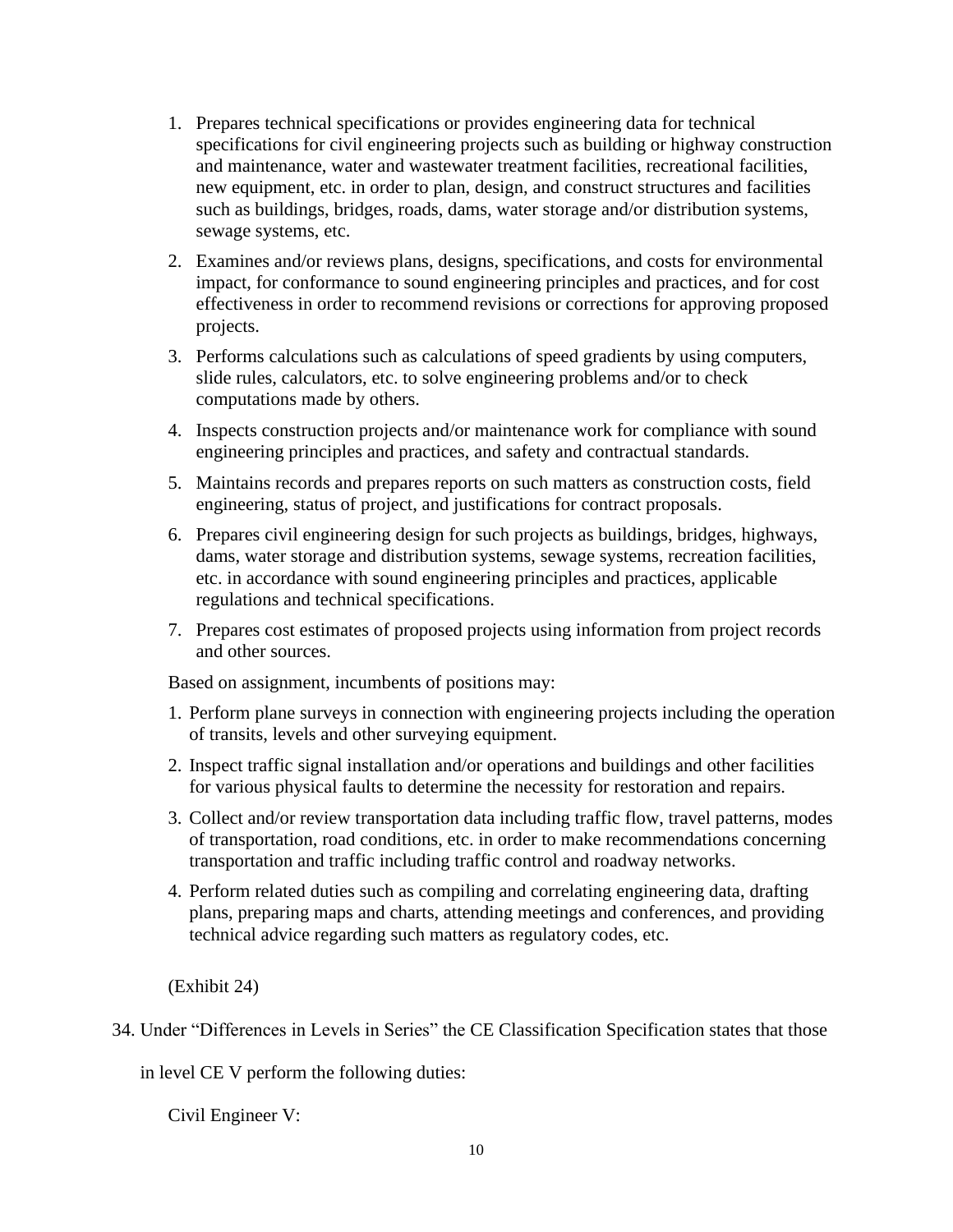- 1. Prepare and/or review plans, specifications, and cost estimates for engineering projects such as interstate projects in an urban or suburban setting or bridges or highways with unusual site, environmental or geometric problems.
- 2. Direct and monitor the planning, design and technical review for large building projects.
- 3. Review work performed by contractors in the construction, maintenance and site development for large buildings or building-related projects with unusual site, environmental or architectural problems.
- 4. Represent the department at court or before legislative bodies, boards, commissions, committees, or federal and state agencies.
- 5. Supervise the projects division in a district, directing the planning, design and estimating for highway projects.
- 6. Supervise the construction division in a district or assist the statewide construction engineer.
- 7. Supervise the maintenance division in a district, direct all maintenance operations and prepare budget recommendations.
- 8. Supervise operations of the department's layout section, including preparation of written descriptions of highway taking, alterations and easements.
- 9. Supervise statewide structures and maintenance operations, including the investigation of possible defects in structures, and the design of modifications and improvements.

(Exhibit 24)

35. Under "Supervision Exercised" the CE Classification Specification provides for those at the

CE V level:

Incumbents of positions at this level exercise direct supervision (i.e., not through an intermediate level supervisor) over, assign work to, and review the performance of 1-5 professional personnel; and exercise indirect supervision (i.e., through an intermediate level supervisor) over 6-15 professional and/or technical personnel.

(Exhibit 24)

36. Under "Minimum Entrance Requirements" the classification specification for the Civil

Engineering series provides for the CE V level:

Applicants must have at least (A) six years of full-time, or equivalent part-time, technical or professional experience in civil engineering work in such areas as construction, survey, design, transportation, hydraulics, structural, sanitary, drafting, environmental, highway, architectural, airport, soils and materials, of which (B) at least four years must have been in a professional capacity, and (C) of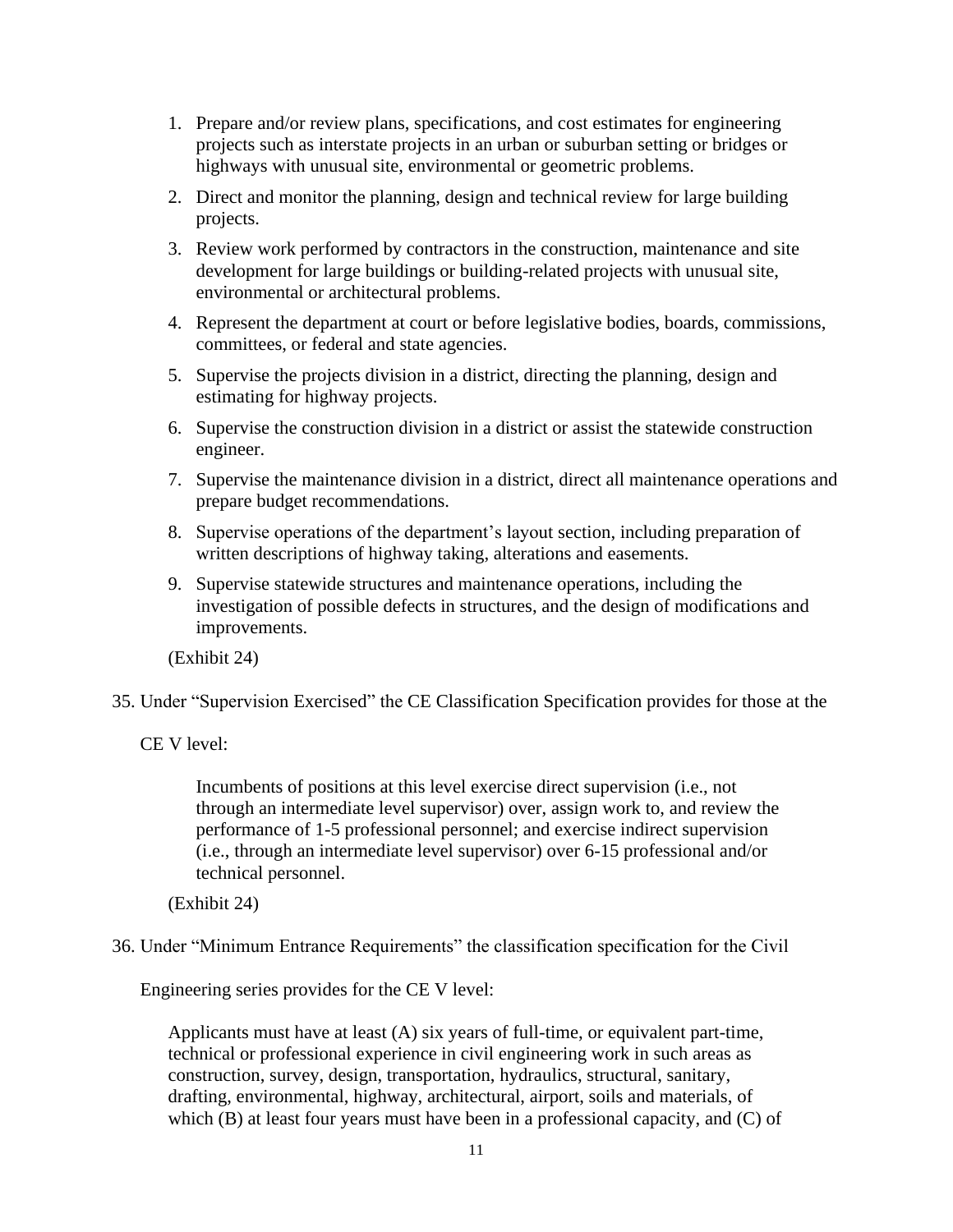which at least two years must have been in a supervisory capacity, or (D) any equivalent combination of the required experience and the substitutions below.

### Substitutions:

- I. An Associate's degree with a major in civil engineering\*\* or civil engineering technology\*\* may be substituted for a maximum of one year of the required (A) experience.\*
- II. A Bachelor's degree with a major in civil engineering\*\* or civil engineering technology\*\* may be substituted for a minimum of two years of the required (A) experience.\*
- III. A Graduate degree with a major in civil engineering\*\* may be substituted for a minimum of three years of the required (A) experience and one year of the required (B) experience.\*
	- \*\*NOTE: The terms civil engineering and civil engineering technology include related engineering disciplines, such as construction, survey, hydraulics, design, transportation, structural, soils, sanitary, environmental, drafting, highway, architectural, mining, airport and materials.
	- \* Education toward such a degree will be prorated on the basis of the proportion of the requirements actually completed.

 NOTE: Educational substitutions will only be permitted for a minimum of one year of the required (B) experience. No substitutions will be permitted for the required (C) experience.

(Exhibit 24)

- 37. In 2018 the Bridge Project Management Section posted an internal job position for a Contract Manager at the CE V level. The listed duties included both contract management duties similar to those performed by the Appellant, as well as engineering and project management duties including negotiation of the scope and fee of bridge projects, overseeing the contractors' progress, and resolving design issues to keep within scheduled timelines. (Exhibit 17; Testimony of Boudreau, Appellant)
- 38. The projects to be handled by the CE V individual in the Bridge Project Management Section were large, complex bridge projects worth half a billion dollars in the aggregate. The highway projects for which the Appellant manages contracts are smaller and total between four and five million dollars. (Testimony of Boudreau, Appellant)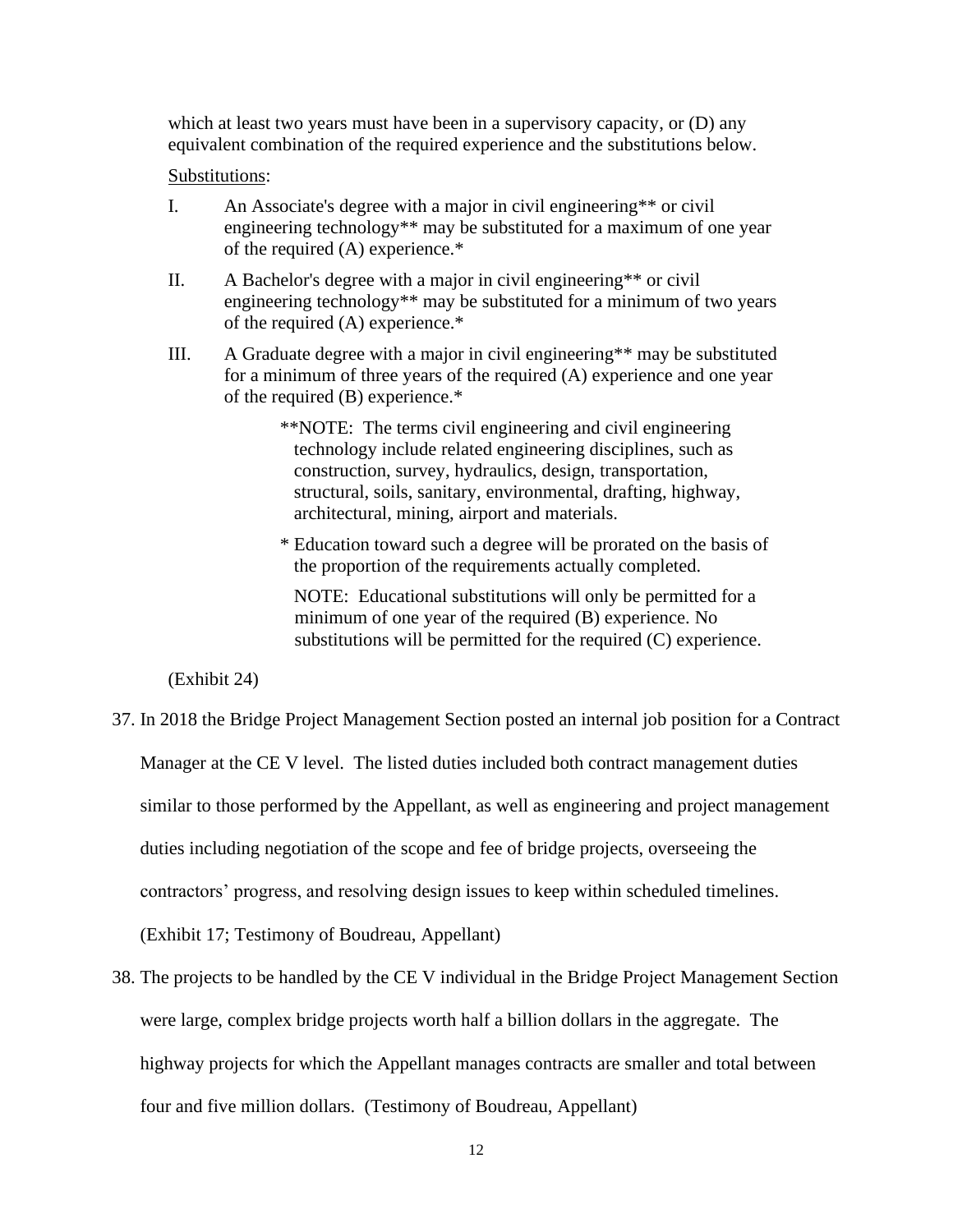- 39. Since 2019, there have been five individuals at the CE V level within the Traffic and Safety Engineering Section. All are or were managing their units. CH, who retired in 2019, managed the Electrical Systems and Contract Management Unit. RW manages the Traffic Regulations Unit. DS manages the Traffic Design and Work Zone Management Unit. LS currently a CE VI, in her former position as a CE V managed the Project Design Review Unit and managed review of the private development program. AG was setting up the Construction Traffic Management Unit, utilizing traffic data analytics for construction sequencing. All these CE V engineers handled complex engineering work within the duties of the CE V classification. All of these CE Vs had direct reports with the exception of AG, who was creating a new unit. (Testimony of Boudreau, Danila; Exhibit 10)
- 40. Both Assistant Administrator for Traffic and Safety Neil Boudreau and Classification and Compensation Manager Amy Lynch concluded that the Appellant does not perform any of the level-distinguishing duties within the CE V classification. (Testimony of Boudreau, Lynch)

## *Legal Standard*

Any manager or employee of the commonwealth objecting to any provision of the classification of his office or position may appeal in writing to the personnel administrator and shall be entitled to a hearing upon such appeal . . . . Any manager or employee or group of employees further aggrieved after appeal to the personnel administrator may appeal to the civil service commission. Said commission shall hear all appeals as if said appeals were originally entered before it.

G.L. c. 30, § 49.

The Appellant has the burden of proving that he is improperly classified. To do so, he must show that he performs the duties of the Civil Engineering V title more than 50 percent of the time, on a regular basis. Gaffey v. Dep't of Revenue, 24 MCSR 380, 381 (2011); Bhandari v. Exec. Office of Admin. and Finance, 28 MCSR 9 (2015) (finding that "in order to justify a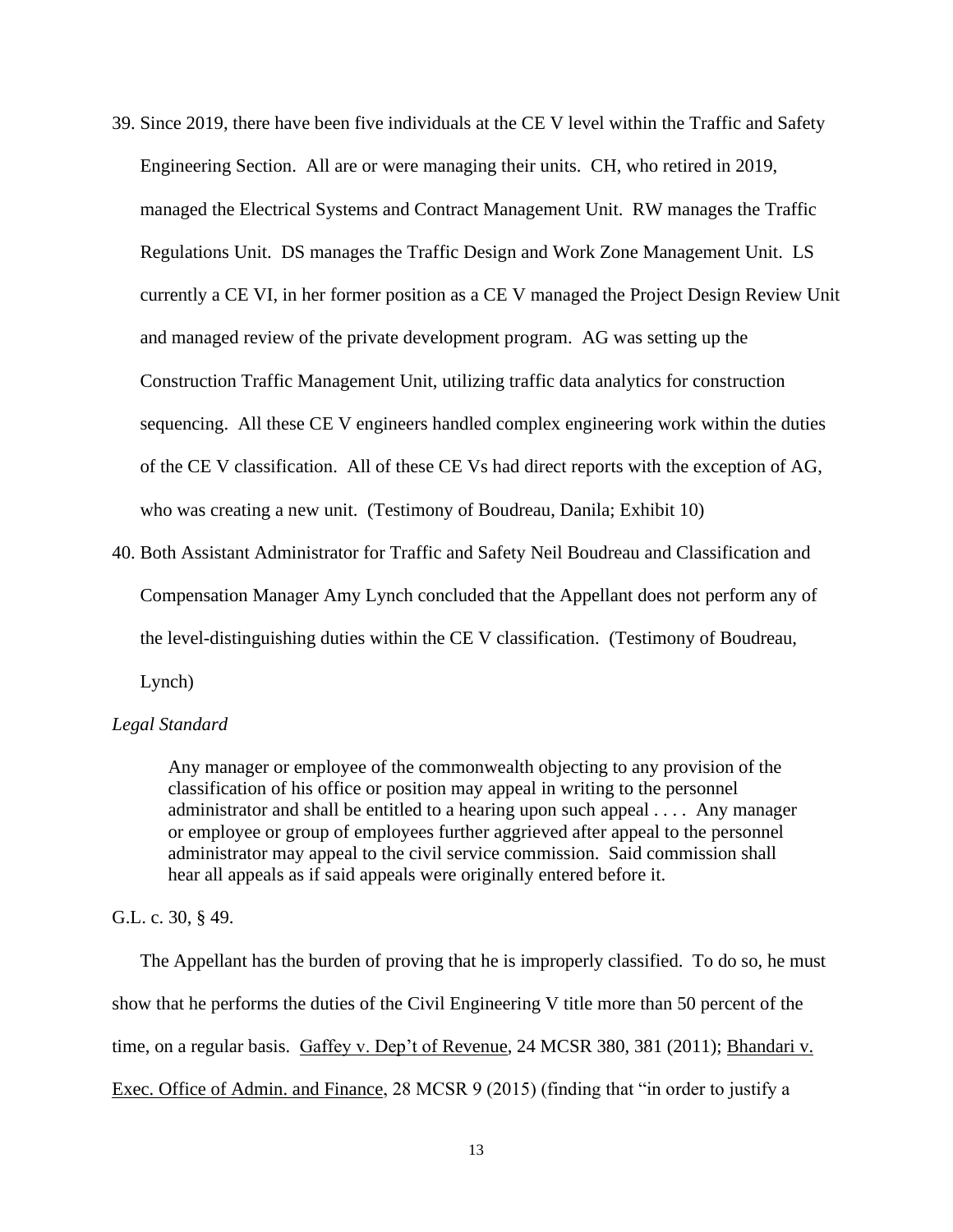reclassification, an employee must establish that he is performing the duties encompassed within the higher level position a majority of the time  $\dots$ .")

## *Parties' Arguments*

MassDOT argues that the Appellant's chief responsibilities relate to the preparation and monitoring of contracts, and that the nature of those duties has not changed significantly since he became a CE IV contract manager in 2005. In his interview guide and testimony, the Appellant stated that his duties include initiating and managing consultant design service contracts, ensuring compliance with contract budgets, overseeing District maintenance contracts, coordinating the supplement sign program, and training and assisting other contract managers. Of the nine level-distinguishing duties in the CE V classification specification, the Appellant testified that he believed he was performing only three:

- 1. Prepare and/or review plans, specifications, and cost estimates for engineering projects such as interstate projects in an urban or suburban setting or bridges or highways with unusual site, environmental or geometric problems.
- 2. Direct and monitor the planning, design and technical review for large building projects.
- 6. Supervise the construction division in a district or assist the statewide construction engineer.

Thus, the Appellant does not claim to be performing the bulk of the CE V duties, which include reviewing work performed by contractors on buildings that are large or pose unusual site problems; representing the department in court or at boards and agencies; supervising or directing District project design; supervising or directing District maintenance operations; preparing budget recommendations; supervising layout section operations; or supervising statewide structures and maintenance operations. He has not shown that he spends more than 50 percent of his time performing the level-distinguishing duties of a CE V.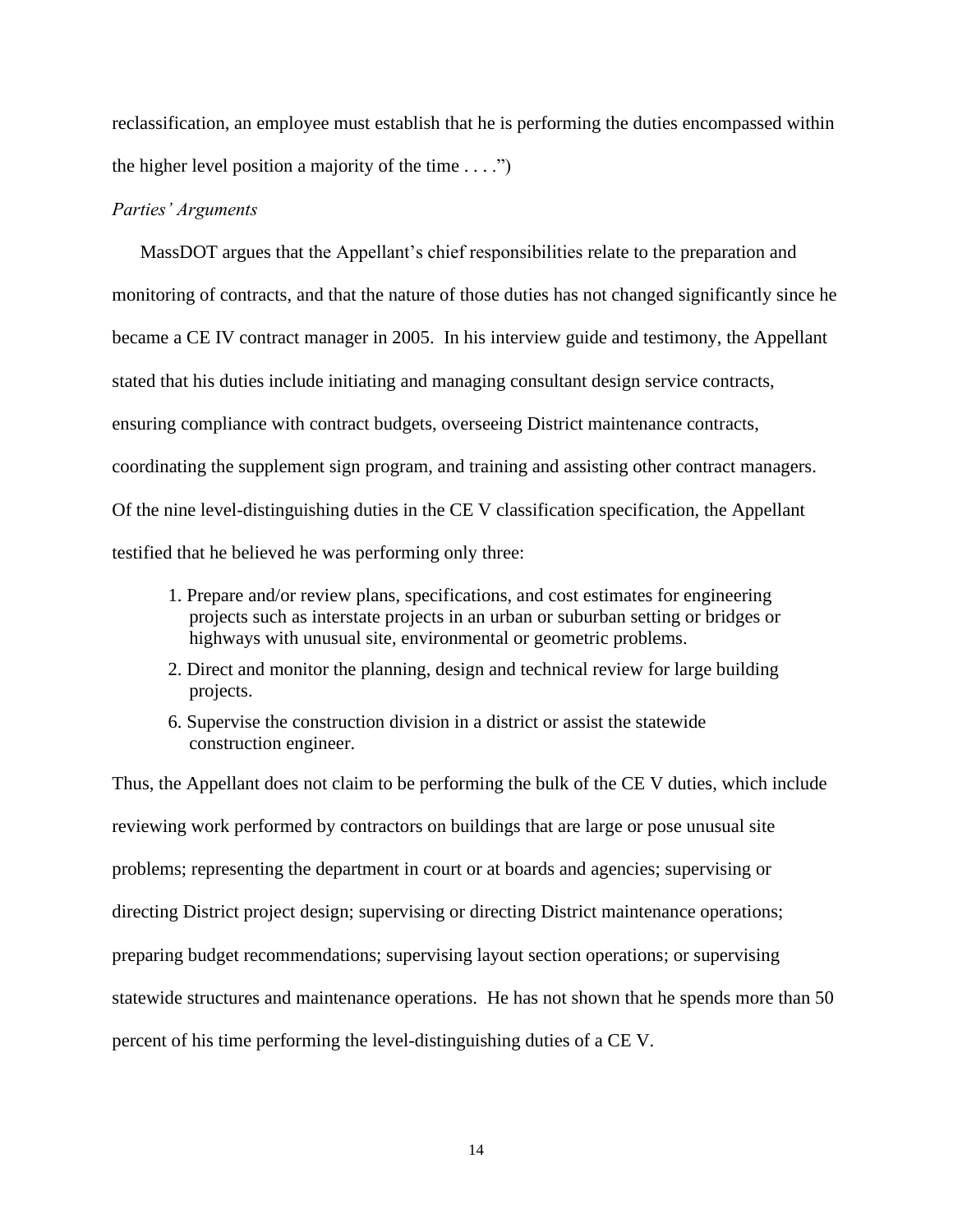MassDOT agrees that the Appellant is a long-time, valued employee. Although the Appellant is not entitled to reclassification, he may seek advancement through the promotional process or by competing for a posted position.

The Appellant argues that the classification specifications for the Civil Engineer V title, which were published in 1989, are out of date and should no longer be considered in reclassification appeals. He relies on the Bridge Project Management Section's internal job posting from 2018 for a contract manager position and argues that the duties listed in that job posting, a large number of which mirror his own duties on smaller consultant contracts, should be considered in lieu of the published specifications for the title. Although he does not currently have significant project management duties or responsibility for contracts worth up to a half billion dollars, as was the case for the bridge section's projects, he argues that he is capable of performing project management and that there is no appreciable difference between work on smaller contracts and those on very large bridge contracts.

The Appellant also emphasizes the high volume of work that he performs, including documents he prepares to assist other contract managers. Although he has no direct reports, the Appellant argues that his work training other engineers in contract management, including checking their work before it is submitted, should be considered supervision.

### *Analysis*

The Appellant has not shown that he is performing the duties of a CE V. The first distinguishing duty within the classification specification that the Appellant argues he performs is duty number 1, "Prepare and/or review plans, specifications, and cost estimates for engineering projects such as interstate projects in an urban or suburban setting or bridges or highways with unusual site, environmental or geometric problems." This duty describes engineering work on large, complex bridge or highway projects. It does not refer to the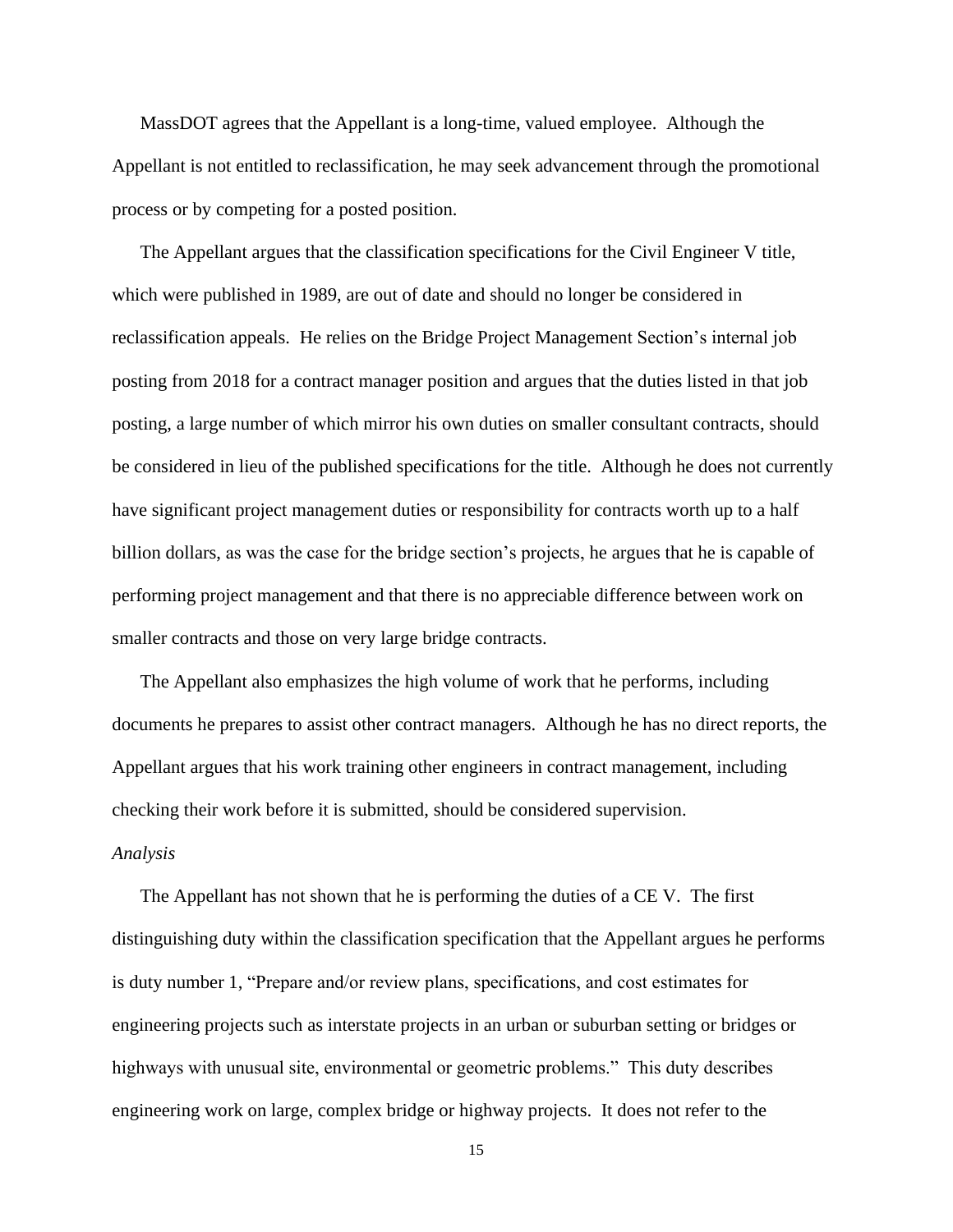compilation of documents, however extensive, to be submitted as a contract package, or to the managing of invoices, budget tracking, and preparation of contract amendment documents. The Appellant is not performing this duty.

The second distinguishing duty the Appellant testified he performs is number 2, "Direct and monitor the planning, design and technical review for large building projects." This also refers to "large" projects and is essentially project management of building projects, not contract management. The Appellant is not performing this duty.

The last distinguishing duty the Appellant stated he performs is duty number 6, "Supervise the construction division in a district or assist the statewide construction engineer." This duty refers to actual management of a District division, not to facilitating District maintenance contracts or coordinating supplemental sign policy. The Appellant also is not performing this duty.

Other duties within the CE V specification refer to review of contractors' work on large building projects "with unusual site, environmental or geometric problems;" supervising, investigating, and designing modifications for statewide structures; and representation of the Highway Department before courts, commissions, and federal and state agencies. These duties similarly involve large or complex projects, as well as acting as an external representative of the department. The Appellant has not shown he is performing any of these functions.

Although the Civil Engineering classification specification dates from 1989, the duties listed are consistent with the work performed by CE V employees in the Traffic and Safety Engineering Section. The record shows that these CE V engineers are engaged in high-level and complex engineering work in the varied areas of electrical systems, traffic and speed regulation, work zone management, project design review, and traffic data analytics.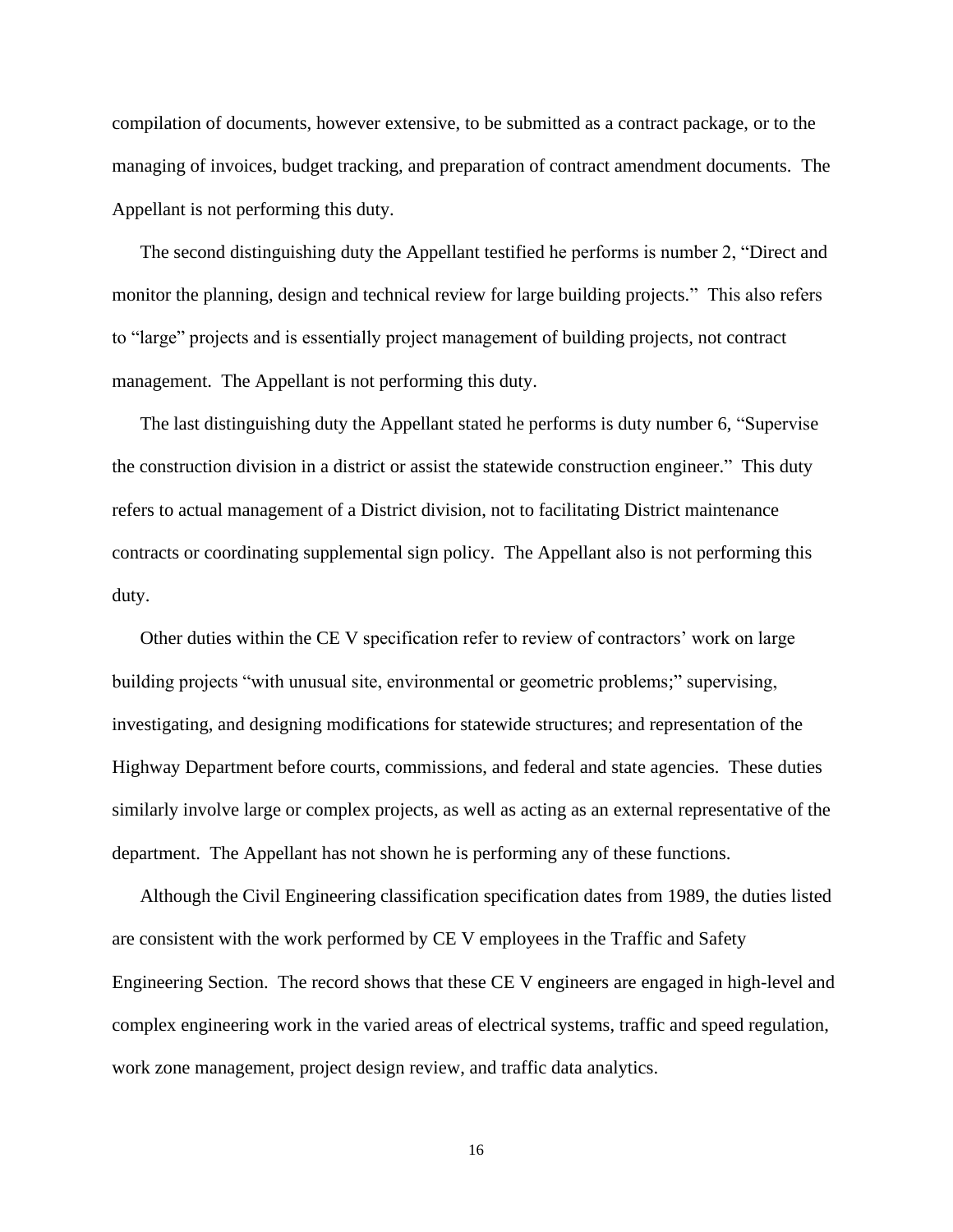The CE V specification states that a CE V will directly supervise between one and five employees, who in turn will be supervising an additional six to fifteen employees. Although this degree of supervision is not strictly applied, it does reflect the requirement that an engineer at the CE V level will be working at the management level with a great deal of autonomy and will generally supervise a unit of other employees. This was true in the Traffic and Safety Engineering Section, where except in the case of a unit manager who was setting up a new unit, all the CE V employees in the Section were managing their own units and directly supervising other employees. In contrast, the Appellant is not a manager and has no direct reports. His contract work is assigned by Mr. Boudreau and is not sent on for approval until Mr. Boudreau reviews and approves all the Appellant's contract documentation.

The Appellant also does not meet the minimum entrance requirements for a CE V. Those requirements include two years' prior experience in a civil engineering position as a supervisor, meaning acting as a direct supervisor of other employees.

Finally, the record shows that the Appellant's contract management position may not be correctly classified within the Civil Engineer series. As Ms. Lynch suggested in her testimony, in the event that the Appellant's position becomes vacant, MassDOT should conduct a job analysis to determine the most appropriate series for this position.

For all these reasons, the Appellant's appeal under Docket No. C-20-123 is hereby *denied*. Civil Service Commission

*/s/ Christopher C. Bowman*  Christopher C. Bowman Chair

By a vote of the Civil Service Commission (Bowman, Chair; Camuso, Ittleman, Tivnan, and Stein, Commissioners) on July 1, 2021.

Either party may file a motion for reconsideration within ten days of the receipt of this Commission order or decision. Under the pertinent provisions of the Code of Mass. Regulations, 801 CMR 1.01(7)(l), the motion must identify a clerical or mechanical error in the decision or a significant factor the Agency or the Presiding Officer may